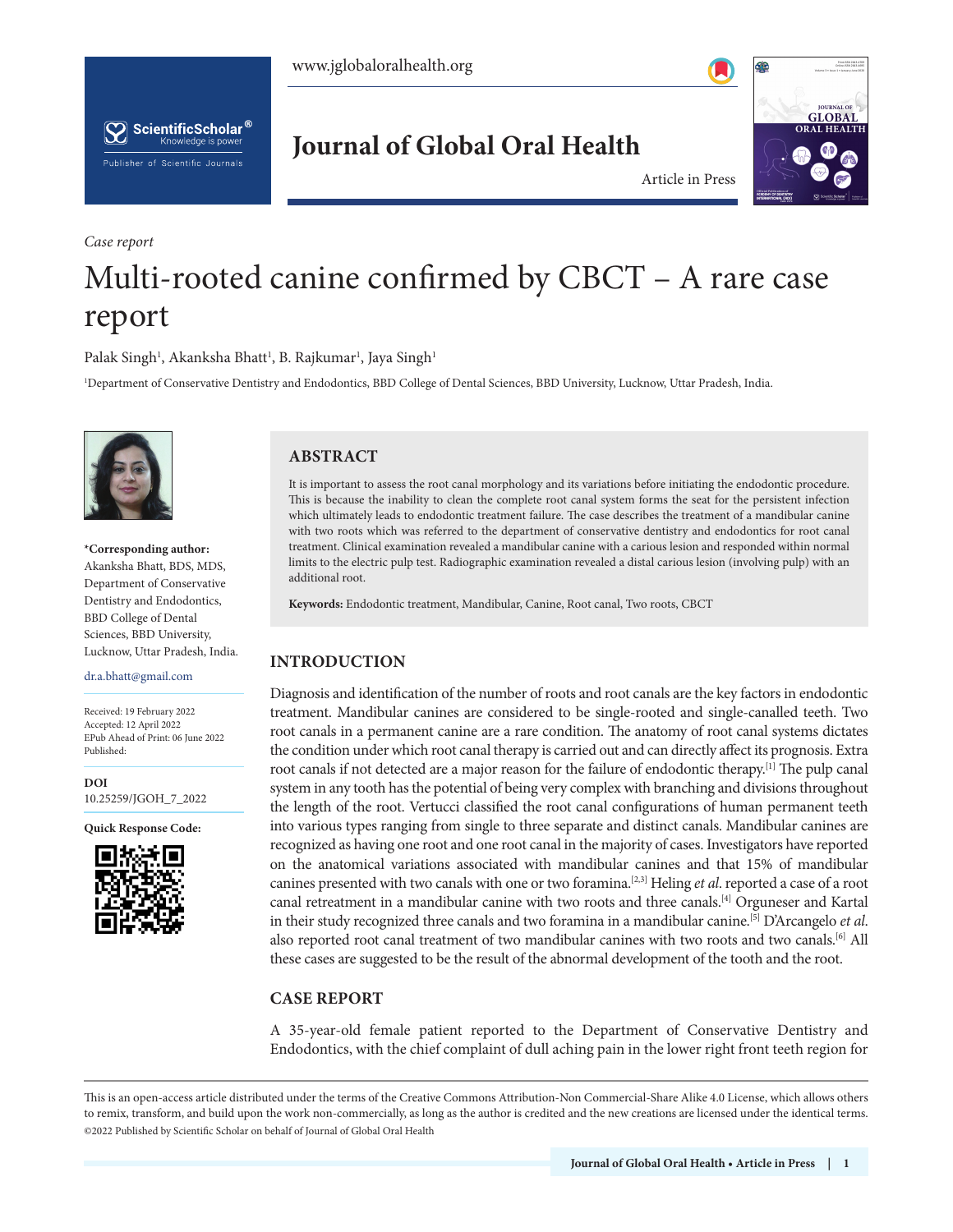

**Figure 1:** CBCT of mandibular canine. (a) 2D basis Image, (b) Sagital view, (c) Axial view at different levels.



**Figure 2:** Working length and obturation. (a) Working length determination, (b) Obturation radiograph.

1 month. History of present illness revealed intermittent pain with hot and cold stimuli for the past 3 months. The patient's medical history was non-contributory.

On clinical examination, the mandibular right canine revealed proximal caries on the distobuccal side and the lower right first premolar revealed proximal caries on the mesiobuccal side. The teeth were not mobile and periodontal probing around the teeth was within physiological limits. Thermal tests were positive and electric pulp testing elicited a delayed response with the right mandibular canine. A diagnostic radiograph

of the canine revealed a coronal disto-occlusal radiolucency involving the pulp space with the widening of the periodontal ligament space. The radiograph also revealed an unusual anatomy of the involved tooth. It showed the presence of two roots and two root canals. For further confirmation of this unusual morphology, multiple pre-operative radiographs were taken at 10–40 degree mesial and distal angulations and CBCT was done which confirmed the presence of two roots (buccal and lingual) and two root canals as shown in [Figure 1a] demonstrating 2D basis images. [Figure 1b] showing sagital view which confirms the presence of two roots-Buccal and Lingual), further confirmation proved by axial views [Figure 1c] at different levels showing buccal and lingual root.

From the clinical and radiographic findings, a diagnosis of symptomatic apical periodontitis was made, and root canal treatment was planned. Treatment was scheduled and initiated after obtaining written informed consent from the patient.

Caries on the distobuccal surface were excavated. Local anesthesia was administered and access opening was done using Endo-Access Bur(DENTSPLY MAILLEFER, North America) under rubber dam isolation. The pulp chamber was opened to facilitate the location of buccal and lingual canals. Working length was established using an apex locator and also radiographically as shown in [Figure 2a].